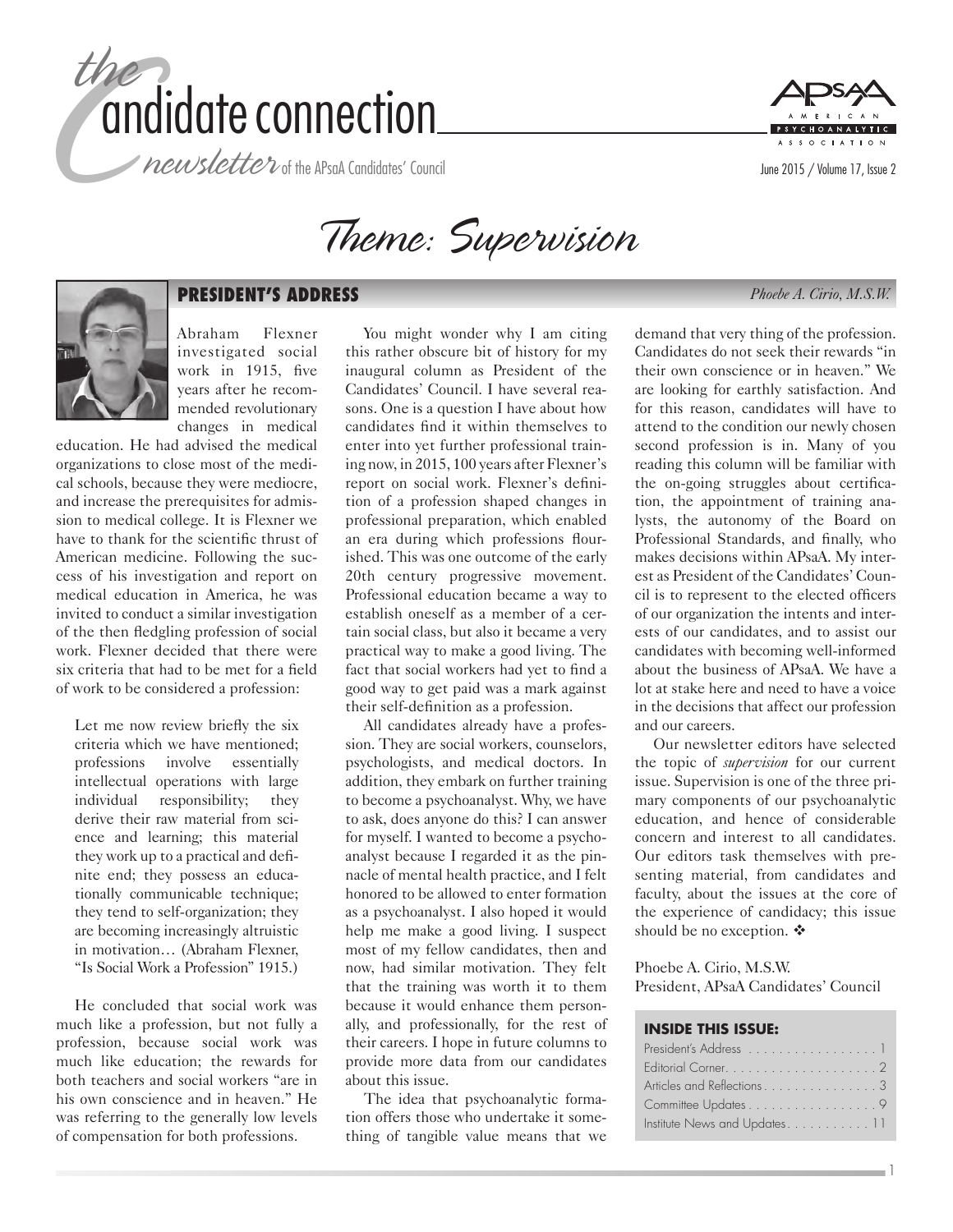



Welcome to the Spring/Summer 2015 issue of *The Candidate Connection*. Supervision is a collaborative, dynamic, and integral aspect of our training in psychoanalysis. After attending many sessions on this very theme at APsaA's 2015 National Meeting in January, and realizing the central role it plays in candidate training, we decided to focus this issue on supervision. The supervisory experience is one in which threads of experience from didactics, analytic cases, and personal analyses can meet and intertwine. In supervision, candidates hone their analytic craft with the support of a supervisor and develop an analytic attitude. Candidates can explore their developing analytic identity with good-enough supervisors who foster that spirit of growth and independence through modeling, teaching, listening and challenging. Ideally, one's supervisor imparts wisdom, knowledge, and an analytic attitude that embraces complexity, curiosity, and comfort with uncertainty, all part of the analytic endeavor. Ideally, the supervisor-supervisee relationship is a rich and rewarding learning experience that can profoundly impact one's work as an analyst for the years ahead. As you read the issue, we hope you will reflect on your own experiences in supervision.

#### APsaA Candidates' Council

Phoebe Cirio, *President* Valerie Golden, *President-elect* Gennifer Lane Briggs, *Secretary* Alex Barends, *Treasurer*

The Candidate Connection Newsletter of the APsaA Candidates' Council

Holly Crisp-Han, *Co-Editor* Marian Margulies, *Co-Editor*

*(A complete list of CC Committees can be found on the Candidate Members Information Page located in the members section of apsa.org)*

We welcome reflections from Phoebe Cirio, President of the Candidates' Council, in her inaugural address in that role. Valerie Golden, Chair of the Master-Teacher Award Committee shares an interview with Robert Michels regarding his presentation in receipt of the first award. Kacie Campbell-Liput and Noemi Molina share their reflections on supervision from their perspectives as candidates. Thomas Christian and Lynne Gillick offer original poems that convey their ideas about supervision. Les Fleisher and Eric Marcus discuss their current project investigating the dreams of psychoanalytic candidates.

Rande Brown of the William Alanson White Institute of Psychiatry, Psychoanalysis and Psychology (*Welcome to APsaA!*), and Alex Barends of the Michigan Psychoanalytic Institute.

This is our last edition as co-editors of *The Candidate Connection*. We are happy to announce we will be passing our editorial role to two outstanding candidates, Danielle Dronet and Valentino Zullo, both candidates from the Cleveland Psychoanalytic Center, who will co-edit *The Candidate Connection* for the next term. We look forward to their future work to build connections among candidates with the newsletter.

*Ideally, the supervisor-supervisee relationship is a rich and rewarding learning experience that can profoundly impact one's work as an analyst for the years ahead.*

In the next section, there are updates from officers and committee chairs of the Candidates' Council. These updates include Gennifer Lane Briggs' report as the Secretary, Alex Barends' Treasurer's report, Phoebe Cirio's report on COPE, Sandra Landen's report as Chair of the Child and Adolescent Psychoanalysis Committee, Sarah Lusk's report as Program Chair, Holly Crisp-Han's report on the Paper Prize, Alexandra Sawicki's report as the Chair of Social Issues, and Valerie Golden's report as Chair of the Master-Teacher Award.

We are also happy to share newsworthy updates from different institutes across the country. In this edition, you will find updates from Kirsten Beuthin of the San Francisco Center for Psychoanalysis, Dhipthi Mulligan of the Psychoanalytic Education Center of the Carolinas, Barbara Mosbacher of the Center for Psychoanalytic Studies,

Sharing editorial responsibility has been an incredible, inspiring and satisfying journey for both of us. During our tenure as co-editors, we have developed our *creativity*, felt enormous *inspiration and growth*, become more comfortable with *risk-taking* as we launched each new edition, and have grown in all kinds of ways as we cycled through *endings and beginnings* of each edition. These different aspects of our personal journey as co-editors mirror the themes of the last four editions of *The Candidate Connection*. We have enjoyed working together as coeditors, developed our friendship, and have also forged new friendships and collegial ties with you, the candidates across the country, who have contributed to making each newsletter a publication we can take pride in. Finally, we are most grateful for having had the privilege and pleasure of serving as your co-editors.  $\mathbf{\hat{v}}$ 

SUATIONAL WALDORF ASTORIA HOTEL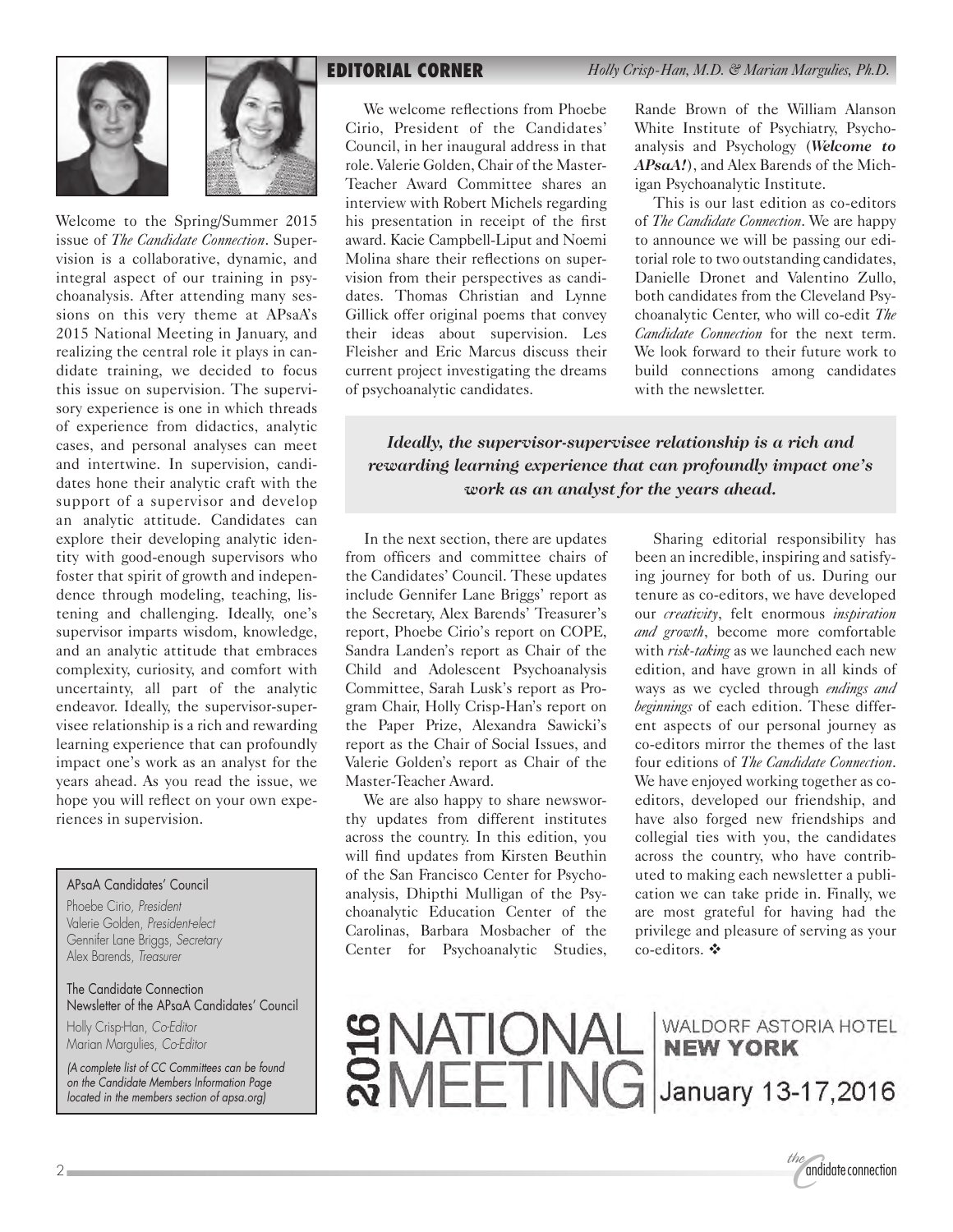# **ARTICLES AND REFLECTIONS**

#### **Candidates' Council Master-Teacher Award: Interview with Robert Michels, M.D., Inaugural Recipient of the Award**

*Valerie Golden, J.D., Ph.D., President-Elect of the Candidates' Council Chair of the Master-Teacher Award Committee*

At the January, 2015 National Meeting in New York, Robert Michels, M.D. became the inaugural recipient of the annual Candidates' Council Master-Teacher Award, APsaA's first and only Candidatedriven award for excellence in psychoanalytic teaching. In connection with the award, Dr. Michels gave a presentation titled, "The Care and Feeding of Supervisors: A User's Guide for Supervisees." The presentation was videotaped as part of this award program which will create an archive of Master-Teachers for future generations to enjoy.

Valerie Golden, J.D., Ph.D., President-Elect of the Candidates' Council and Chair of the Master-Teacher Award Committee interviewed Dr. Michels about his presentation.

**VG:** Dr. Michels, we are honored to have you accept this award from the Candidates. Tell me about your decision to talk to the candidates about supervision.

**RM:** Supervision is a unique aspect of psychoanalytic education and, for most of us, a lifelong endeavor. Ours is an extraordinarily lonely profession; one way of dealing with that is through lifelong supervision with peers. It provides an important way of being together, joking, laughing, and relaxing in an atmosphere unlike and removed from the clinical situation and its constraints.

Most of us are in supervision for our entire careers. I would urge candidates not to think of it as an event in training but rather as a theme throughout our professional development. Supervision is part of a developmental process.

**VG:** You've mentioned that much has been written about how to be a good supervisor, but little about how to be a good supervisee. Can you summarize the take-away on that for us?

**RM:** The supervisor, of course, does certain things to make the supervision good; however, the supervisee can and

# *Ours is an extraordinarily lonely profession; one way of dealing with that is through lifelong supervision with peers.*

**VG:** You have said that supervision, like development, has two goals: mastering something and achieving separation/ autonomy? Can you clarify what you mean by that?

**RM:** Supervision has those goals just as human development does. A good supervisee not only acquires the supervisor's skills, but acquires the capacity to maintain and further develop those skills on separating from the supervisor. A good teacher shows pride in a student who ends up surpassing the teacher, ultimately growing and learning and taking it beyond what the teacher taught. I am reminded of a famous interchange involving Freud, in which the punchline was that a short person, standing on the shoulders of a giant, can see further than the giant!

indeed should do so as well. My talk was really about how candidates can become the best and thereby the happiest supervisees.

**VG:** For example?

**RM:** A flexible student can learn from and adapt to a range of theoretical orientations of the supervisor, and a range of supervisory styles, for example from the authoritarian to the permissively democratic. In fact, a good supervisee can turn a less than wonderful supervisor into a good one, and vice versa. It's important for the supervisee to recognize the influence he or she has in this regard. It's also important for the supervisee to take some responsibility for the supervision. *Continued on page 4*

#### **Stepping Stones**

Stepping stones one after the next;

Provide a place of rest, sometimes a test and sometimes a nest.

Stepping stones, some rough, some smooth, some warm, some cool, some cryptic, some clear but all are very near and dear. Stepping stones, a guiding trail throughout feelings of shame and doubt.

Another stone to stand upon;

While contemplating the one I am on.

Negotiating angles, no two are the same, all have a different name and face to grace this special place.

Wax and wane like a moon;

Back and forth, side to side, a stepping stone emerges from water pulling me to glide.

Challenge my movement, my thoughts, my sight;

Each of you gave me what I needed to sojourn from stone to light.

*By Lynne Gillick, Ph.D.*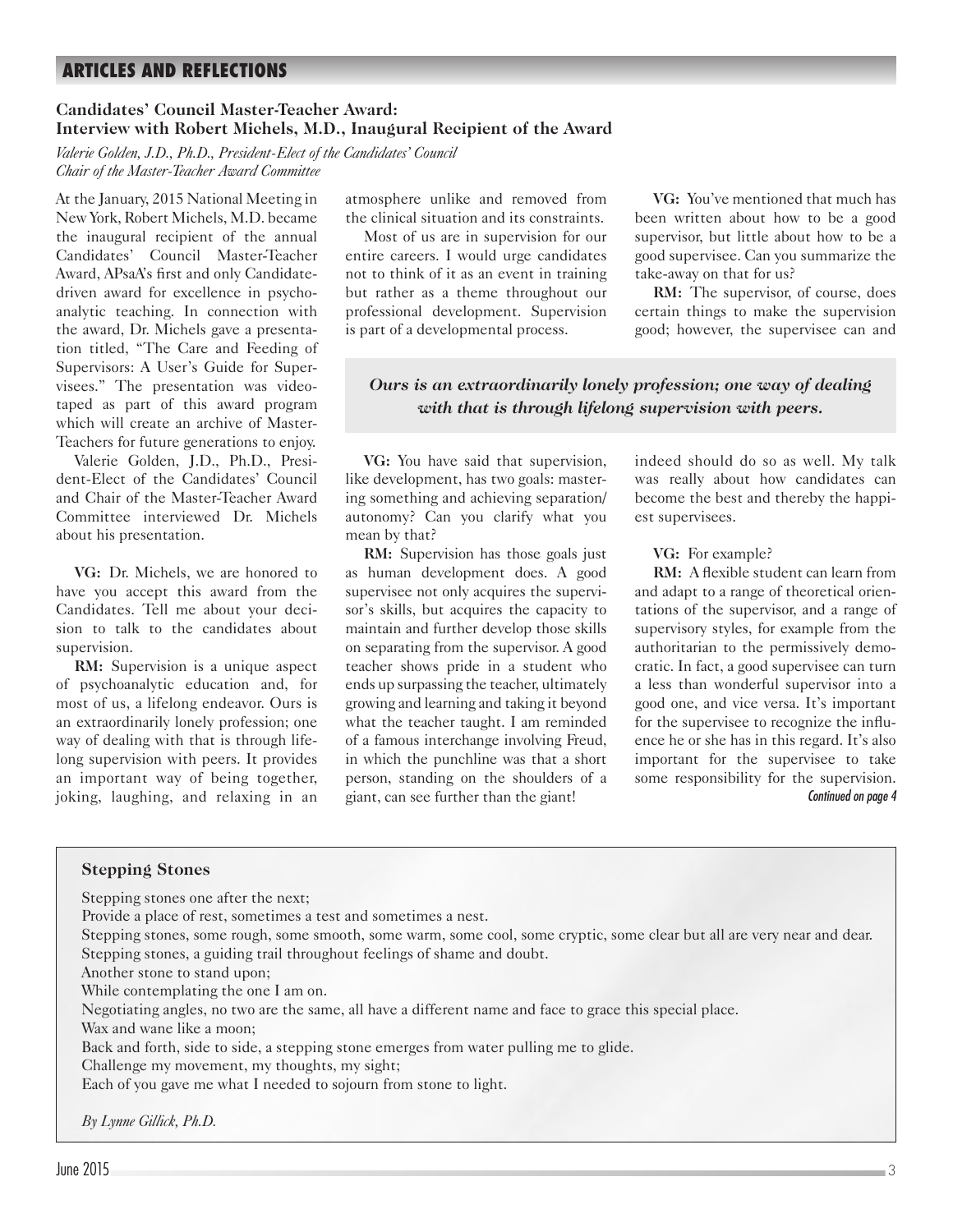In other words, a good supervisee finds something valuable to be learned even from a bad supervisor.

**VG:** The audience asked you about candidates being taught or attending presentations by one's own analyst and you had some very interesting things to say.

**RM:** For a long time, the common custom was not to allow it, the position being based on the principle of psychoanalytic anonymity. If you saw your analyst outside the office, the purity of transference toward the analyst would be destroyed. I don't agree! Especially in the age of Google, my patients can find out more about me than I even remember about myself. For an analyst to change his or her behavior because the other person is a patient, is a countertransference enactment. So, for example, if I see my patient as I am walking down the street, and I cross over to the other side…it doesn't matter whether I arrange it so we'd be on the same side or opposite sides, either way a countertransference enactment. We try to understand such impulses, not to enact them.

**VG:** Thank you. Any other suggestions to help candidates improve their experience of supervision?

**RM:** If you are able to choose a supervisor, look for flexibility of mind and an awareness that the place for theory, in supervision as in clinical work, is in the back of one's mind. The best supervisions are experience-near, focused on the clinical experiences of the patient and supervisee. Seek variety among your supervisors, including working with both genders if possible, and an array of styles and viewpoints. You will be better equipped to emerge as your own person independent of them, freed of any single individual's dogma. The slave with two masters is a free man.

Regarding supervisory styles, there are 2 schools. Some supervisors emphasize the "rules" and see themselves as instructing the supervisee in certain things that must be learned (e.g., how to manage the basic rule, use dreams, discuss fees, establish the frame, etc.). Others prefer to explore the candidate's spontaneous responses to the patient, what led to them, and what alternatives might be considered.

Art is an apt metaphor for supervision in this sense. Some see their role as that of a painter who adds color to the blank canvas via instruction. Others see their task as that of a sculptor, who chips away at the block of stone until the internal, concealed structure emerges from within. Is the candidate a blank canvas on which the supervisor paints? Or a block that conceals what lies within? Psychoanalysis is more like sculpture, while most other therapies are more like painting.

**VG:** Dr. Michels, thank you very much. We have videotaped your presentation for future generations, and it is available at: https://www.youtube.com/ watch?v=2aq8sAcGGV0 �

#### **Supervision from a Candidate's Perspective**

#### *Kacie Campbell-Liput, L.C.S.W.*

One of the most puzzling experiences being a candidate for me was learning to maneuver from being on the couch, to sitting behind the couch, to transitioning to being face to face with my supervisors in front of their couches. I have found supervision to be a complicated, emotionally moving experience in my analytic training. I have had supervision I truly enjoyed and found invaluable to me, and at other times I have been so frustrated I would wonder if I was ever going to be capable of becoming an analyst. These experiences of vacillating between joy, tears, laughter, and anger were sometimes with the same supervisor.

Yet, I would hear some candidates discuss how "wonderful" supervision was and how much they "loved" going to see their supervisors. Some candidates seem to only express positive feelings passionately throughout their training. I must admit I am a bit jealous that I have

not had such a graceful journey, as I seem to have stumbled along more clumsily as a supervisee. So, I have been on a quest to understand the supervision process and the experience of other candidates. What are the factors that create a "working dyad"? I am currently writing a dissertation proposal around psychoanalytic candidates' experiences in supervision. I am simultaneously not only a psychoanalytic candidate, but also a PhD candidate entering my final year of course work. Collectively I currently have nine supervisors between the two programs. The supervision I receive in my PhD program seems easy for me. I also see two patients four times a week with supervision from analysts in my PhD program, thus it is not easier because of a less intense transference and countertransference of the process. I can't help but ponder why I struggle so much in my analytic pursuit for certification to be an analyst.

I once attended a discussion on supervision which was intended to be focused on supervision from the perspective of supervisees. I understood what it was like to be in a parallel process, while being regressed in my own treatment, and also in supervision despite the fact I was being evaluated at the same time. It felt rather crazy at times when I was in the midst of it all during my own uncharted journey. So, I wanted to hear the discussion of how other supervisory dyads handled this delicate balance. Ironically, it seemed that the training analysts in the group hijacked the discussion. I remember being very perturbed that no one else in the room seemed to be curious about the candidates' experiences. I wanted to know how other candidates felt and managed their difficulties. What did the candidates feel about their enactments and parallel processes? How were they *Continued on page 5*

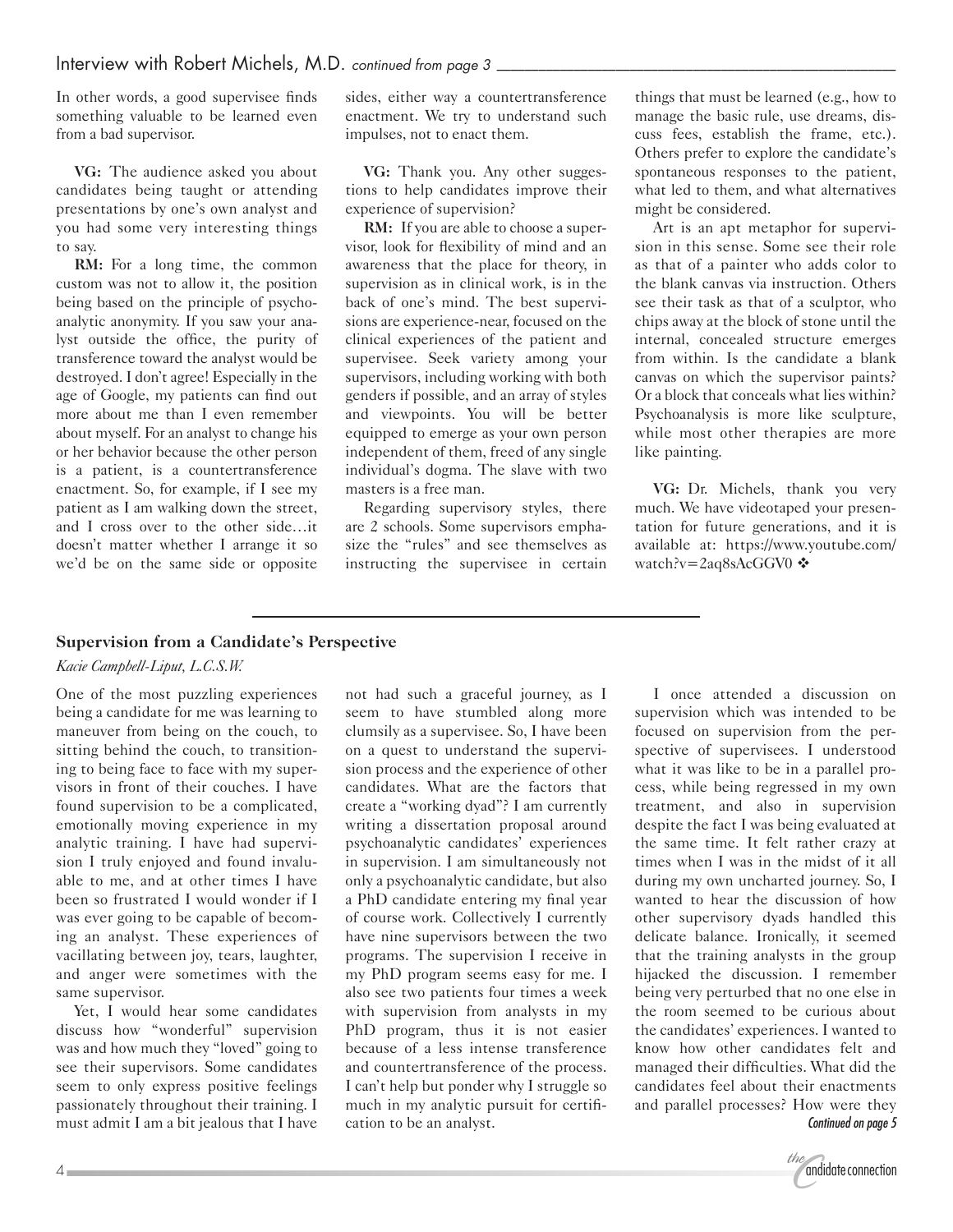# Supervision from a Candidate's Perspective *continued from page 4*

maneuvering their supervisory relationships while being evaluated simultaneously at the same time? I wondered what other candidates needed to help them get through their training. If I knew, maybe I could figure out what I needed too. However, the candidates in the discussion group, including myself, collectively stayed quiet and instead listened to the difficulties these analysts had with their supervisees. I felt so problematic in being in a group that needed to be so managed. I left the meeting feeling angry.

I jumped into my supervision like I jumped into my training. I was enthusiastic, naïve, and inexperienced. What I thought would be easy cases for my training ended up very different than what I anticipated. I took all my known mistakes into the consultation room as if it were a time to enter a sacred confession. I always brought my most challenging struggles to my supervisors with all my anxieties. I was as transparent and honest as I thought possible, believing that was best for my learning and

my patients' optimal treatment. And then I hit a tough bump in my training, taking me to what felt like I was in a purgatory of standstill.

I realized I needed to reevaluate how I was doing supervision and how I was presenting myself. I knew I wasn't taking in all that I knew about the cases or taking in process notes that exemplified my skills. I wasn't showing my competencies as I was more focused on areas where I lacked knowledge. I started to talk to other candidates confidentially. I heard advice from, "tell them what they want to hear" to "I don't tell my supervisors everything" or "I tell my supervisor everything" to "I only tell my supervisor what they can handle." This made me wonder how transparent candidates really were with their supervisors. How honest could I really be? The bump in the road changed the way I engaged in supervision.

My pursuit to understand supervision as an observer had begun, and I slowly transformed how I entered the process through my own research. Was I as transparent to my psychoanalytic supervisors? No. Did I find a way to optimize my learning experience? Yes.

I no longer just brought in my complicated sessions with all my anxieties. I talked more about these anxieties in my own analysis and worked through my issues before I went to supervision. I brought in every Monday's sessions regardless of how complicated the week was. I figured out where my supervisor's anxieties were and then I was more likely to seek guidance where I felt I could progress in my training. I received consultation outside of supervision when I felt specifically more challenged in supervision. It reminded me of my colleague who told me about a discussion they attended and heard about a process of "spoon feeding supervisors."

I have talked with candidates oneon-one, in group discussions, and from various institutions. I talk freely with

#### **Good Supervision**

Enwrapped amoebic pseudopodia, hydraulics, Defeated defenses, the rapture of steam engines; Seduction, blacking out, drive, *Energeias, topographias;* Transference counter-transferred, Displaced, structural misplacements; Lust and rage, love and hate; Fear of death, swollen feet (*Oidipous'* fate!), Commedia, dreamtopia, dream-copia; Associations of hilarity, bipolarity, tri-polarity, wish-fulfilling prophecy; Hyperbole, too much talk, Insight through words, so much talk; And all of these unconscious semblances, *Geists* manifested by psychic transitions, Transliterations, translations; The dark bypaths and *tri-vias* illumined By the psychopomp-ic touch And ego induction of trust, The revision-ing of mind—pedagogical peregrinations— The mind led to itself, not by itself, But by the lantern of good and wholesome supervision.

*By Thomas Christian, Ph.D., L.M.S.W. Dallas Psychoanalytic Center*

my PhD consultants about my psychoanalytic training experience. Why am I so honest with them? I remember when my edgy PhD supervisor said, "You drive me wild with your lack of psychoanalytic language! We need to get you to speak psychoanalysis! That is your first problem!" and I remember laughing, and knowing he was right. There was nothing injuring in the process. Was it me? Him? The dyad? Or all of it? Why have I always been so honest with him? Three years later, over bagels and coffee, we pondered together the idea that maybe it wasn't that some candidates were more honest with their supervisors or less honest. It was that maybe that some candidates were just more insightful than others in managing supervisors either consciously or unconsciously. Maybe it is more than just the conscious or unconscious process of being transparent. Who knew that maybe some conditions required some candidates to be better at managing training-analysts than others? So, I have to rethink how difficult I have been as a supervisee,

how honest I am, or if I'm less or more transparent than others. I know I'm different with every supervisor. I know I get different types of assistance from each one.

Freud required his patients to promise to be totally honest for their analysis. There is a part of me that believes that is theoretically the best route. While I'm totally honest and transparent in explaining what happens in the analytic process with my analysands, I have found that level of transparency about my own anxiety can sometimes be complicated in supervision. Over time, I felt I was able to figure out my own analytic style and identity. The more confident I have felt being an analyst, the more transparent I have become with my supervisors. I am less anxious now as my own process has evolved and I have grown. The difficulty of cases impacted the supervision. *Continued on page 6*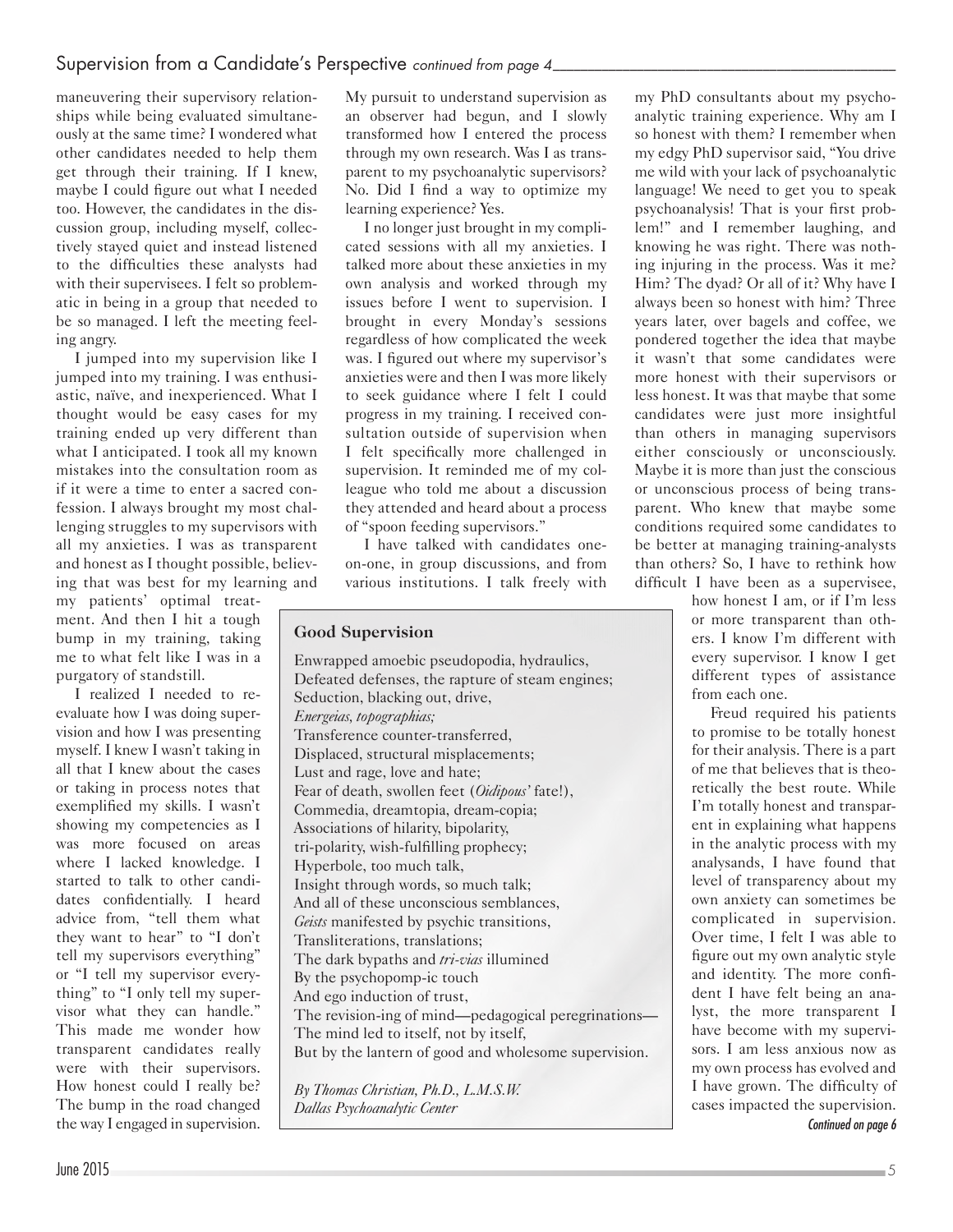## Supervision from a Candidate's Perspective *continued from page 5\_\_\_\_\_\_\_\_\_\_\_\_\_\_\_\_\_\_\_\_\_\_\_\_\_\_\_\_\_\_\_\_\_\_\_\_\_\_\_\_\_\_\_\_\_\_\_\_\_*

The more difficult the case, the more difficult the supervision was for me, and the more the patients have sent me into my own analysis working through my own barriers to be fully with them. All the while, I was projecting the very experiences I was trying to correct. I think what makes a working dyad is more complex than what I hear and read about how training analysts attempt to manage us as candidates and engage us.

In my PhD program, I am working on a project to learn more about candidates' experiences of supervision. My initial preliminary mock interviews for a phenomenological study indicated that supervisees faced many similar challenges. Many candidates wondered and worried how much

of their own histories to disclose to their supervisors that might possibly affect their cases due to their own countertransferences. Candidates did tend to withhold more intense anxieties from their supervisors as they wanted to appear to "have it together." Most found the process of supervision difficult, but for many different reasons. Some struggled more in the beginning of their training in acquiring a psychoanalytic language. But, the strongest wish and needs that came through was the wish and the need for encouragement from their supervisors. This matched my experience. The more criticism I felt, the more distant I became, whether due to reality or the version of reality I created. I do completely agree,

upon reflection, that the more positive feedback I received the more likely I was to be self-disclosing. I think that is why I was able to be more honest with some supervisors than others. I seem to have gone full circle now; I do look forward to supervision and value it more now than I ever have in my training. That doesn't mean I don't have days of dread occasionally. I believe that encouragement from my supervisors helped turn my own process around. Becoming an analyst has been a harder path than I imagined, but also a richer one.

If anyone is interested in sharing their own story and being a part of a supervision study, please contact me at kacieliput@sbcglobal.net.  $\mathbf{\hat{v}}$ 

#### **Wisdom and Innocence Combined**

*Noemi Molina, Ph.D.*

*The harvest is ready but the workers are few —Matthew 9:37*

Like most aspects of human relationships, the experience of supervisor and supervisee in psychoanalytic training is very complex. Supervision in psychoanalytic training is a dynamic interaction in which elements of confrontation, different views about the nature of the treatment process, dynamics of the institute, personal goals, multiple transferences, individual subjectivities and multiple variables are developing and being internalized in both supervisor and supervisee.

During these three years as candidate, the supervision has taken on a combination of a state of receptivity or flexible openness, the access to the creative unconscious in combination with disciplined, logical thinking. Human existence is part of nature and we depend on nature and on our nature itself to be disclosed. From there, we interpret it in accordance with itself (nature) and ourselves. We live in an interpretive world because we are always interpreting.

Depending on our psychological structure, each individual will experience and will receive data of the world in a unique way. In other words, as inner perception affects the experience, the outer experience affects the subjective object.

My own encounter with my supervisors has enriched my psychoanalytic experience and has expanded even more my appreciation for the diverse ways in which human beings live their lives. Having three supervisors with diverse theoretical approaches can be challenging. How can we maintain a harmony with our true nature instead of following, prescribing or dictating an idea that does not resonate with our true self and the way we work with our patients? How can we maintain harmony with the patient's discourse without prescribing or dictating an idea that does not resonate with the patient's discourse? How to be faithful to ourselves? How to be faithful to the patient's experience? When patients are talking about their history and their subjective reality, their words are being symbolized and transformed into their *native* tongue. Then, the language of psychoanalysis is to work with the multiplicity of the different levels of dialogue, the different languages supervisor, supervisee and patient.

In one of my cases, the analysis is done in the native language of the patient. When the patient talks about her history and her subjective reality her words are being symbolized and processed in her native language. It was important for me to have a supervisor who was able to receive in the native language of the patient what the patient was transmitting in analysis. My supervisor was born in U.S., but he also speaks the native language of my patient. He is able to grasp the nuances and subtleties of the communication which are difficult to translate into another language. However, during this process of supervision, I realized that to *learn from experience* has been the most fundamental principle in this process. My supervisor's capacity to grasp the clinical material goes beyond speaking the native language of my patient in a literal way. By stating this, I am not denying the important element of speaking the same native language of the patient. What I am trying to convey is that speaking the language of psychoanalysis is what has made my work with my supervisor indispensable. The encounter with the unconscious and the multiple levels of dialogue with *Continued on page 7*

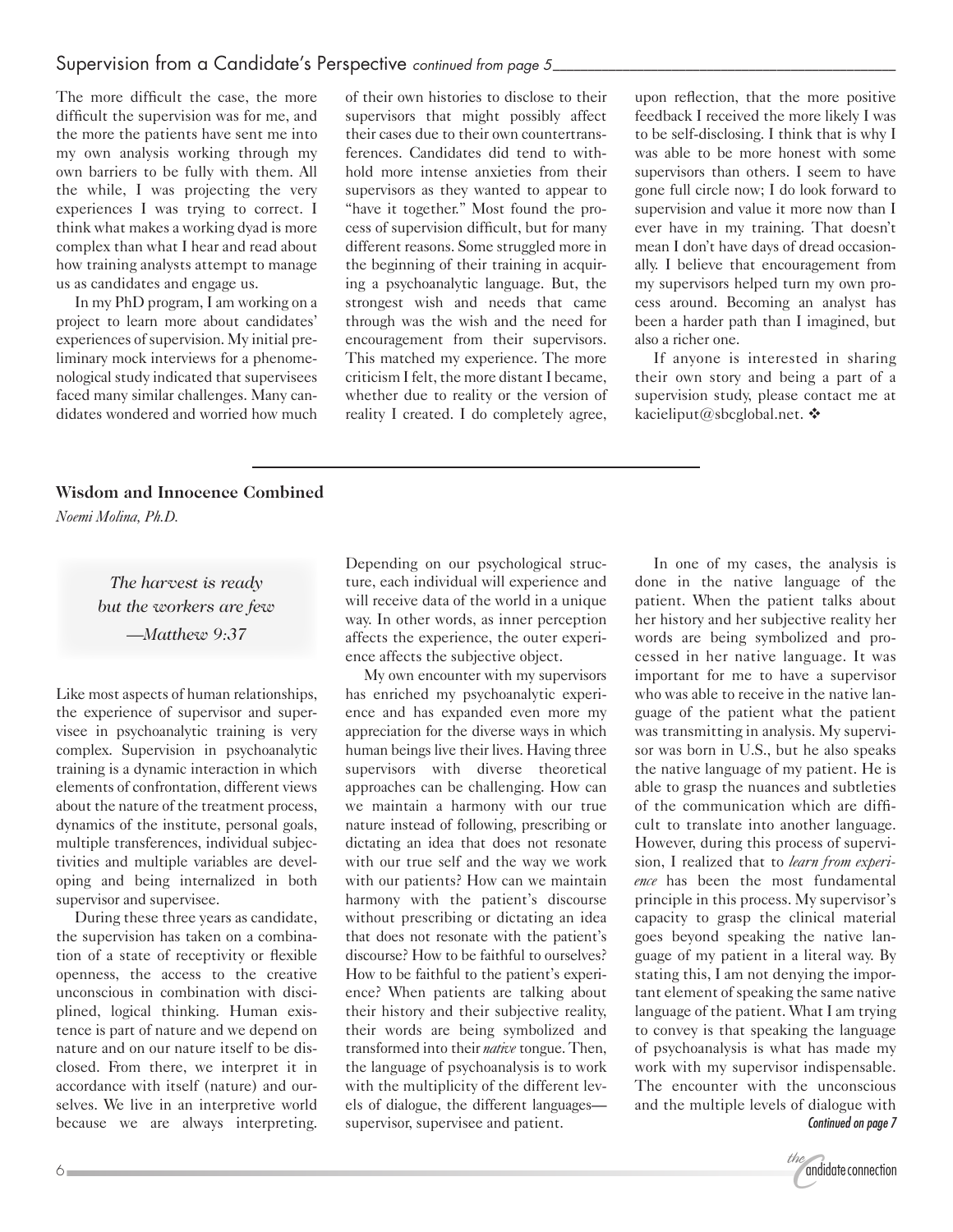different languages has been the essential element in this process. There is a constant transformation and birth.

To make it even more exciting, in my country there is a town with the same last name of my supervisor. This particular town is at the seaside with an impressive view of the ocean, and the office of my supervisor has a spectacular view of Lake Michigan. Every time I meet with my supervisor, I look out of the window and greet the *ocean-lake*. There is a huge difference between a city and an island, but in my imagination and fantasy, I feel that I am re-visiting my loving and enchanting island when I enter my supervisor's office to do this wonderful and exciting work. I feel that I am fortunate to have a supervisor in this case that allows for the lively communication on diverse perspectives and on the nature of understanding the unconscious. In this particular case, to speak the native language of the patient has been significant, but to speak and experience the *language of psychoanalysis* has been profoundly indispensable and transforming.

It is reasonable to use the ideas of Winnicott and Bion about the importance of experiencing self and other in the process of the analyst's formation. The supervisor and supervisee can have two different points of view. However, it is not necessarily intolerable if both parties have a binocular mind, allowing the integration of both points of view to help in *thinking* about the clinical material. In other words, when functioning intrapsychically, the binocular vision allows learning from experience and self-observation. A *good enough-environment* in this process is critical. It is always two hands clapping. Using a vision that provides depth and amplitude is imperative, but not sufficient to pass through an old way of thinking.

The integration of a new way of thinking demands considerable effort in both parties. The knowledge that a supervisor or supervisee already has can become an obstruction. This is precisely what we are always encountering in our work with our patients and even within ourselves. To impose *knowledge* itself as the legitimate discourse and to intervene in an interpretative way that privileges a particular theory or the institution is to

escape from the clinical and human domain. My second supervisor does not commit that kind of offense. He has a peculiar way of being firm in his beliefs, with a sufficiently flexible attitude. His ability to sustain uncertainty creates a space for the *"surprise effect"* that has been part of this process. When I consulted on the case with him, I was able to experience an authentically available emotional atmosphere where along with learning I felt supported and confident. The recognition of the possibility of more than one truth about the clinical material allows for multiple meanings.

In supervision, there is room to convey technical knowledge in a reflective space allowing building and rebuilding of the patient's unconscious image based on material developed in the analytic session. It is as if the clinical material is creating a new perspective each time we think about our thoughts. When there is a resonating combination of intellectual excellence, heart commitment and open-mindedness, the adventure in engaging this work is profound. After those two experiences with my supervisors, when I met the third supervisor, although I already knew her, I felt so much love. I saw her with different eyes. She was the same person; it was I who was transformed with the supervisory experience. In supervision, an important element is the analytic capacity to listen to the clinical material in different ways and the capacity to provide a room for receptivity. As Gibran says, *"I have not found the path of the soul, but the soul walking upon my path.*"



Preparation of Manuscripts guidelines outlined by JAPA, with the exception that the length should not exceed 30 double-spaced, typed pages. Deadlines and Instructions: Entries must be submitted electronically no later than August 1, 2015. Email one Word document containing the manuscript with all references to the author deleted and email another Word document containing the author's name, email address, address,

> Holly Crisp-Han, M.D. Chair, Candidates' Council Paper Prize (E) hollycrisphan@crisphan.com

phone number, and Institute affiliation to: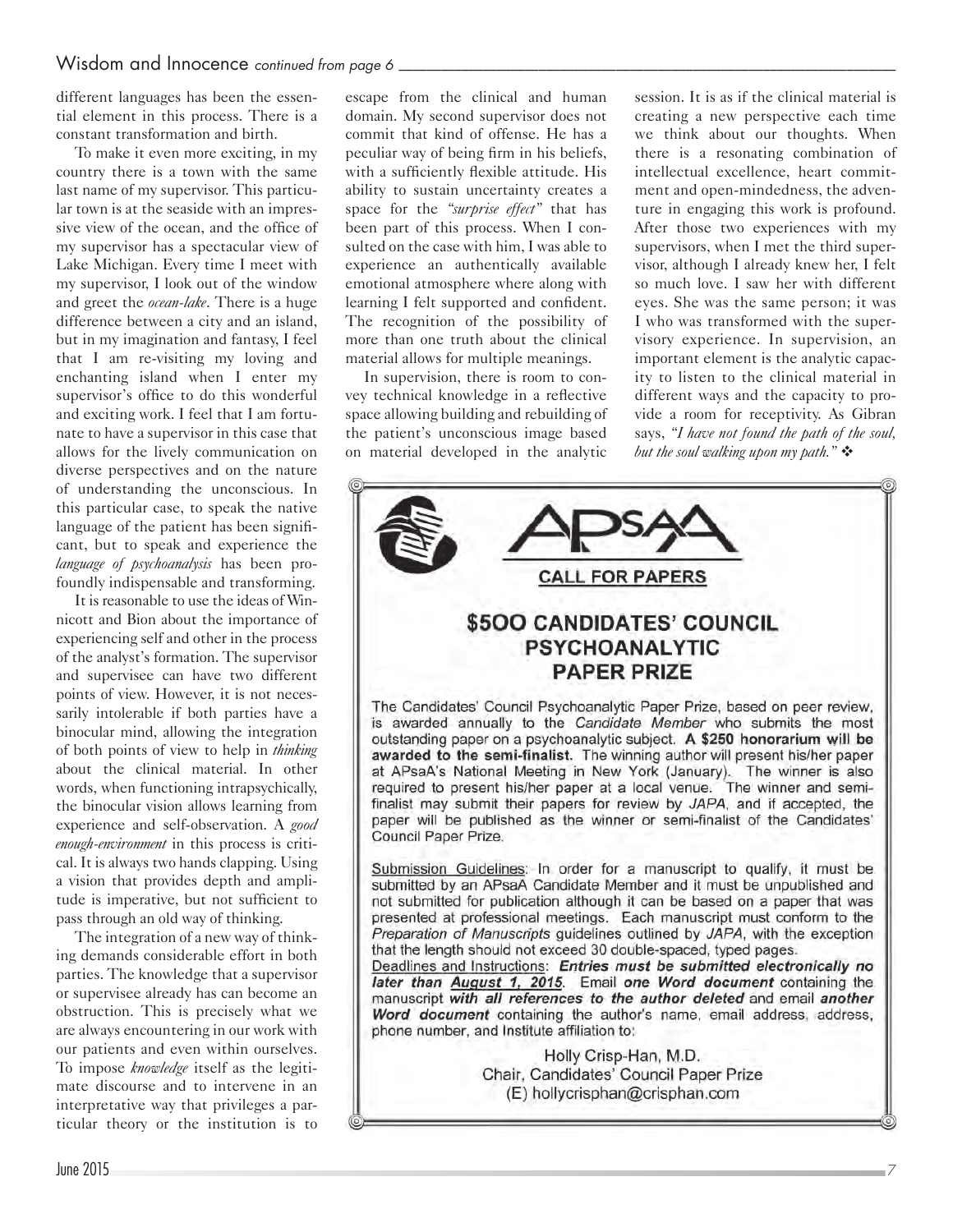### **Psychoanalytic Candidate Dreams and Daydreams About Training: The Unconscious Developmental Process of Becoming a Psychoanalyst**

*Les Fleischer, Ph.D. Eric Marcus, M.D.*

Psychoanalytic training is a transformative experience in which profound emotional development can take place at a professional and personal level. Yet we know relatively little about the pre-conscious or unconscious developmental trajectory that takes place during training. We want to know more about what candidates experience during training: does the educational experience help or does it hurt, and if so, what aspects of training need to be changed in order to promote an optimal developmental trajectory?

This study will use candidates' countertransference dreams and daydreams to identify the developmental process of becoming a psychoanalyst. Study participants will be asked to share their experienced dreams and daydreams about their patients, supervisors, colleagues, or any aspects of their training. The countertransference dream is a relatively common, powerful phenomenon that can provide a rich source of data about the analyst, patient, supervisor, and all aspects of the analytic process and work/ learning environment. The candidates' countertransference dreams and daydreams might provide rapid access to their pre-conscious and unconscious attitudes and themes that could identify the candidates' emotional adaptation and development. If a characteristic learning trajectory could be identified, educators could use this information to improve the candidates' educational experience. This study might increase knowledge on the use of dreams for studying unconscious processes in groups, clinical practice, and in education. This research will provide knowledge on countertransference dreams and daydreams.

Participation in the study will take approximately 10-15 minutes and involves writing down the manifest content of your countertransference dreams or daydreams, and some brief thoughts about the dream or daydreams. Candidates will be asked to provide their gender, and year of analytic training. Candidates will submit this information anonymously on the Internet using SurveyMonkey. Submission of dreams is entirely voluntary, anonymous, and confidential. As a thank you for participating, candidates can receive a \$10.00 Starbucks gift certificate.

We are inviting all candidates in the American Psychoanalytic Association and Canadian Institute of Psychoanalysis affiliated institutes to participate in this research. Candidates can learn

more about this study by reviewing the study information and consent form on the Candidate's list serve, and/or can contact Dr. Les Fleischer at lfleisch@ lakeheadu.ca for more information. Also, Dr. Fleischer will be presenting the study at the Candidates' Council's meeting in San Francisco on Thurs., June 4 2015 at approximately 2pm.  $\mathbf{\hat{P}}$ 

# Join us for The Candidates' Council's

Spring Soiree

*Hosted at the San Francisco Center for Psychoanalysis* Friday, June 5, 2015 7:30 PM to 10:00 PM

Enjoy an evening of Dinner & Wine. All candidates and psychotherapy students are invited. \$45 per person

Eat | Drink | Network

Please RSVP to: Kirsten Beuthin • baytherapysf@gmail.com • (415) 401-7180

> Checks should be made out and mailed to: SFCP *(please put CA 6/5 in the memo)* San Francisco Center for Psychoanalysis 444 Natoma St, San Francisco, CA 94103



*NOTE: Space is limited so it is important to RSVP. Without a reservation, payments of cash or check will be accepted on the day of the party ONLY if space is still available (we cannot accept credit card payments).*

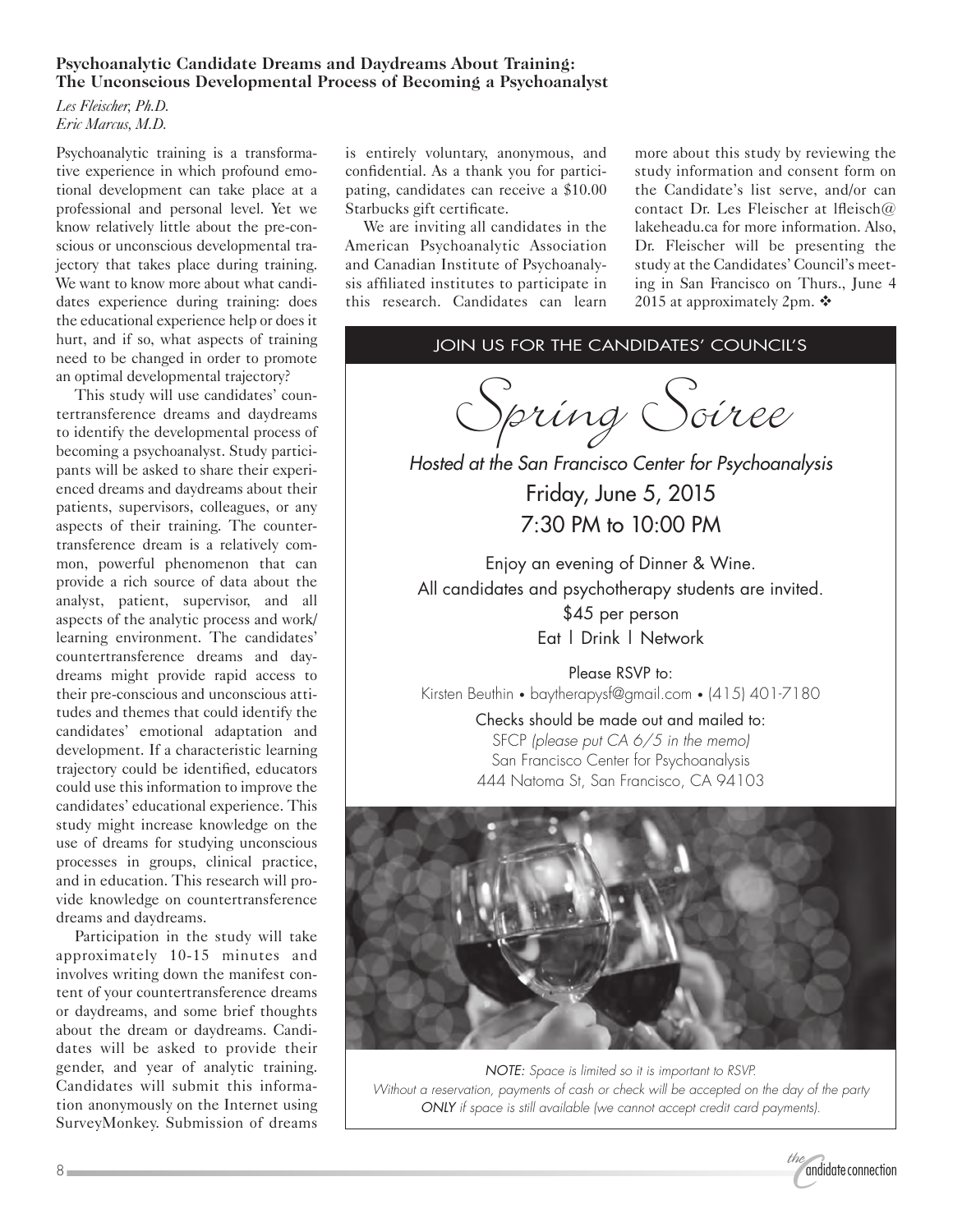# **COMMITTEE UPDATES**

#### **Secretary's Report**

*Gennifer Lane Briggs, L.C.S.W. Secretary, APsaA Candidates' Council*

In my role as secretary, I'm continuing to find delegates to represent each institute at our National Meetings. The William Alanson White Institute has joined APsaA and the Candidates' Council looks forward to welcoming their candidates at the next National Meeting. As chair of the Mentorship Committee, I am continuing to reach out to candidates individually and through their delegates to get feedback about our Candidates' Council meetings and how we can continue to support candidates.

### **Treasurer's Report**

*Alex Barends, Ph.D. Treasurer, APsaA Candidates' Council*

From the Treasurer's office we have good news and difficult news—sort of like analysis!

The good news is that we have had to increase our budget significantly to accommodate the larger than anticipated



http://www.psychoanalysis.org.uk/ijpa/ subscribe/subscribeAPsaACandidates.htm for details about prices and how to order.

numbers of candidates taking advantage of the Travel Grant. APsaA provides for both the grants as well as the expenses attached to the Candidates' Council, reflecting a serious priority in bringing candidates into the APsaA family. The more difficult news involves the overall budget that APsaA Executive Council will be finalizing for the next fiscal year, which begins September 1st. Revenue is likely to be flat, and costs are likely to increase around 6% for the next fiscal year. This has led to a cap being placed on awards and prizes throughout the organization and has reduced our Candidates' Council Psychoanalytic Paper Prize from \$1000 to \$500, and our second prize from \$500 to \$250. However, the overall condition of APsaA's finances remain quite healthy.

## **Child and Adolescent Psychoanalysis Committee**

*Sandy Landen, Ph.D. Child/Adolescent Chair, APsaA Candidates' Council*

At APsaA's 2015 National Meeting in January, I co-hosted the first Dine Around specifically for Child and Adolescent candidates with Dr. Charlie Parks, Chair of the Committee on Child and Adolescent Analysis (COCAA), which was well attended and received. We hope to continue this tradition of a Dine Around with a Senior Child analyst and candidates interested in Child and Adolescent work. In addition, I attended the administrative meeting for Child and Adolescent Program Heads and the COCAA meeting to learn more about national trends in Child and Adolescent training to bring current information to the next Candidates Council meeting.

As the CC Child Chair I have also created a liaison between both COCAA and the Committee on Child and Adolescent Psychoanalysis (COCAP) chaired by Dr. Monisha Ahktar with the Candidates' Council.

The purpose of the committee is to promote and disseminate information about child and adolescent training, recommend and co-sponsor programming for APsaA meetings, and provide opportunities for candidates to develop a sense of national community within the Child and Adolescent Psychoanalytic community. For further information about the committee or ideas for programming please do not hesitate to contact me at drsandylanden@gmail.com. I look forward to hearing from all interested candidates.

#### **Candidates Program Committee Update**

*Sarah L. Lusk, Ph.D. Program Chair, APsaA Candidates' Council*

We are looking forward to two dynamic programs in San Francisco this June. The Candidate to Candidate Discussion Group is titled "The Risks of Being Seen: The Importance of Identifying Psychic Retreat as an Avoidance to Growing." Lucinda DiDomenico will present and Steve Purcell, M.D. will be the discussant.

Secondly, the Candidates Forum will be on Supervision. Jim Dimon from San Francisco, a sought-after and thoughtful supervisor, will chair a panel of senior supervisors. They will discuss how they think about supervision, what they find challenging, and ways they respond to difficulties that candidates may have in supervision, such as disagreements or learning challenges. This panel will be dynamic and personal rather than theoretical. We will leave plenty of time for audience participation.

For the 2016 National Meeting next January, we have an exciting panel to look forward to: "That's Not Psychoanalysis" with an incredible line-up of presenters. Phoebe Cirio will chair the meeting, and Abbott Bronstein, Adrienne Harris, and Dominique Scarfone will be discussants. The Candidate-to-Candidate Discussion Group is in progress. We have a candidate who is excited to present and he and I are working on who the discussant will be.

As always, please let me of know any ideas you have about topics you would like to see in upcoming Panels.

Looking forward to seeing all of you in San Francisco in June!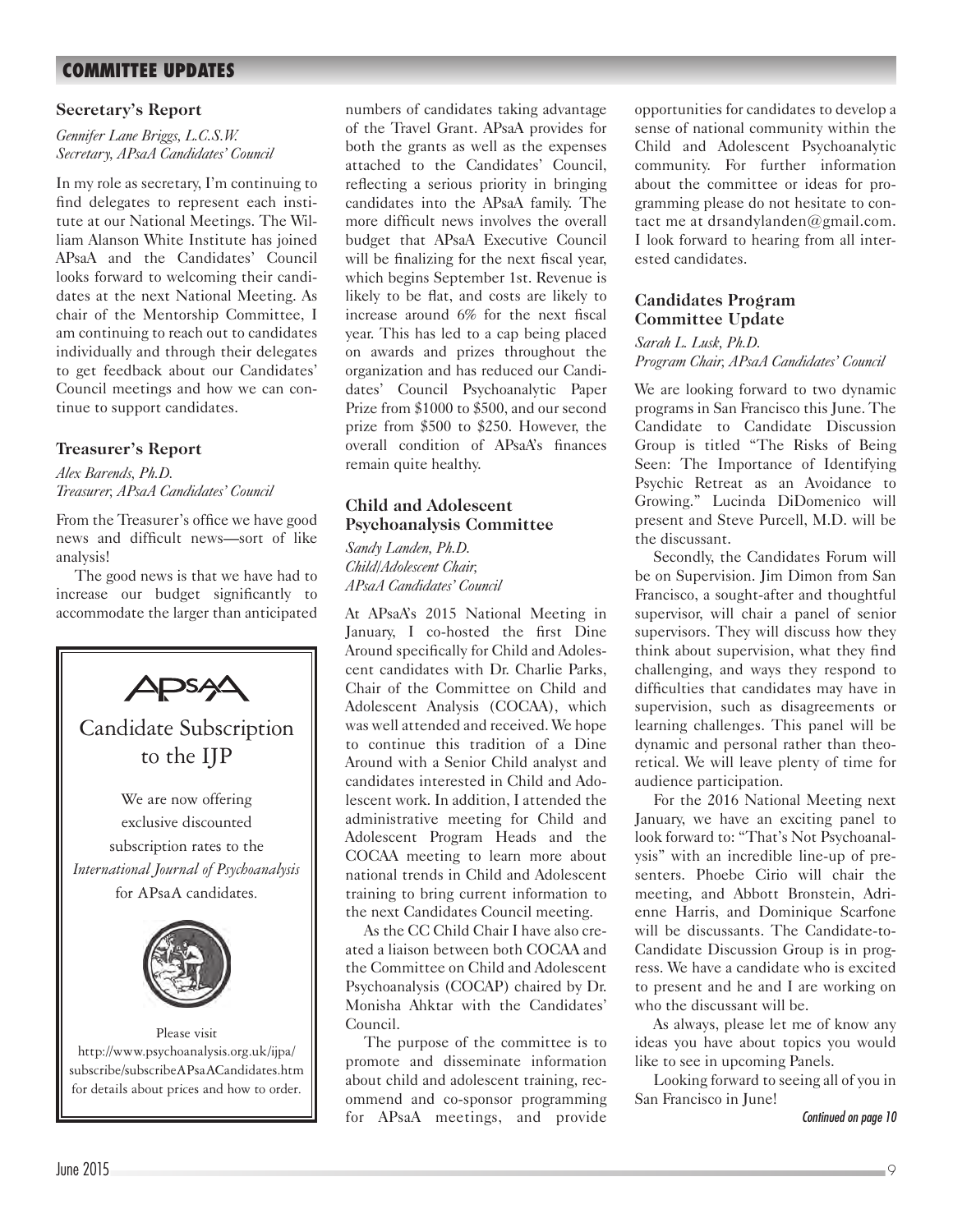#### **Candidates' Council Psychoanalytic Paper Prize**

*Holly Crisp-Han, M.D. Chair, Candidates' Council Psychoanalytic Paper Prize*

The APsaA Candidates' Council would like to announce the opening of the 2015 Candidates' Council Psychoanalytic Paper Prize. We encourage all APsaA candidates to consider submitting papers. The prize is an exciting opportunity to develop, encourage, and showcase candidates' creativity. It is funded by APsaA and the American Psychoanalytic Foundation.

This year, the title of the prize has changed from the "Candidates' Council Scientific Paper Prize" to the "Candidates' Council Psychoanalytic Paper Prize." Many of the papers that have been received in the past are not narrowly focused on scientific or research measures, but are often "scientific" in the manner that the biannual meetings of APsaA are scientific, addressing issues that are important to the science of psychoanalysis. Our goal in changing the name is to encourage and invite a broader range of psychoanalytic papers, including papers that are clinical, theoretical and research-focused. We do not want writers to be discouraged from submission thinking that their work is not sufficiently scientific or based in research to be considered for the prize.

The deadline for submission is August 1, 2015.

The prize is awarded on the basis of peer review to the APsaA candidate member who submits the most outstanding paper on a psychoanalytic subject. An honorarium will also be awarded to the semifinalist. This year the paper prize will be \$500 and the semifinalist honorarium will be \$250. The prize winner will present his or her paper at the APsaA National Meeting in January.

We are also seeking candidates who have not submitted a paper for consideration for the paper prize to volunteer as readers in the peer review process. Papers will be sent to readers in August. Each reader will have between two and five papers to review and judge.

Candidates who are not submitting a paper are encouraged to volunteer as readers.

Papers must be unpublished and not submitted for publication, but may have been presented at professional meetings. Please see the advertisement in this issue for further details regarding submission guidelines. Please submit your paper, not published or submitted for publication, no longer than 30 double-spaced pages, via email to hollycrisphan@crisphan.com by August 1, 2015. I welcome your questions; please feel free to contact me.

## **COPE Study Group**

*Phoebe A. Cirio, M.S.W. Chair, COPE Study Group*

COPE is an acronym for the Committee on Psychoanalytic Education, and it is a part of the Board on Professional Standards. COPE study groups are small intensive study groups on specific topics. The Candidates' Council sponsors one of these study groups entitled "Challenges of Training." We have identified several psychoanalytic articles that we are reading together and discussing at our twice-a-year meetings. Our goals for our study group include surveying candidates about their experiences in training. If you have an interest in studying the experience of training, I would be happy to discuss our study group further. Feel free to contact me at 314-862- 0345 or at Phoebe777@aol.com.

## **Master-Teacher Award**

*Valerie Golden, J.D., Ph.D. Chair, Candidates' Council Master-Teacher Award*

We had the inaugural Master Teacher Award Session at the January meeting in NY with Robert Michels, M.D. as our first recipient. In connection with the award, Dr. Michels presented at the Master Teacher Award Session at the January meetings in New York on "The Care and Feeding of Supervisors: A User's Guide for Supervisees." He urged candidates to become the best, and thereby the happiest, supervisees they possibly could be, emphasizing that candidates can and should do their part to create their best supervisory experiences. Candidates can learn from and adapt to a range of supervisors and supervisory styles and orientations. Even in the case of a "bad" supervisor, a good candidate/supervisee can find something valuable to learn from that supervisor or often turn the experience around. Dr. Michels took questions from the audience.

The session was videotaped and is available to APsaA via the Candidate Members Information page in the members section of apsa.org and to the public on YouTube. Over time, these videotapes will become an archive of Master-Teachers for future generations of analysts to enjoy.

Here is a link to the video on YouTube: https://www.youtube.com/ watch?v=2aq8sAcGGV0

The Master Teacher Award is the first and only Candidate-driven award for Teaching. It will be awarded annually to one recipient at the National Meeting each January. The next recipient will be determined shortly by the Committee. As Chair, I welcome nominations for future award recipients.

## **Social Issues Committee**

*Alexandra H. Sawicki, M.D. Chair, Candidates' Social Issues Committee*

The Social Issues Department has been very active throughout the winter and spring and is always looking to involve candidates. During the 2015 National Meeting in January, the Executive Council approved three position statements. The statements address human trafficking, campus sexual violence and mental health professionals working with members of the armed services and veterans. The position statements continue to be timely and uniquely psychoanalytic contributions to conversations going on in the public sphere. The text of these statements is available on APsaA's website: http://www.apsa.org/ position-statements.

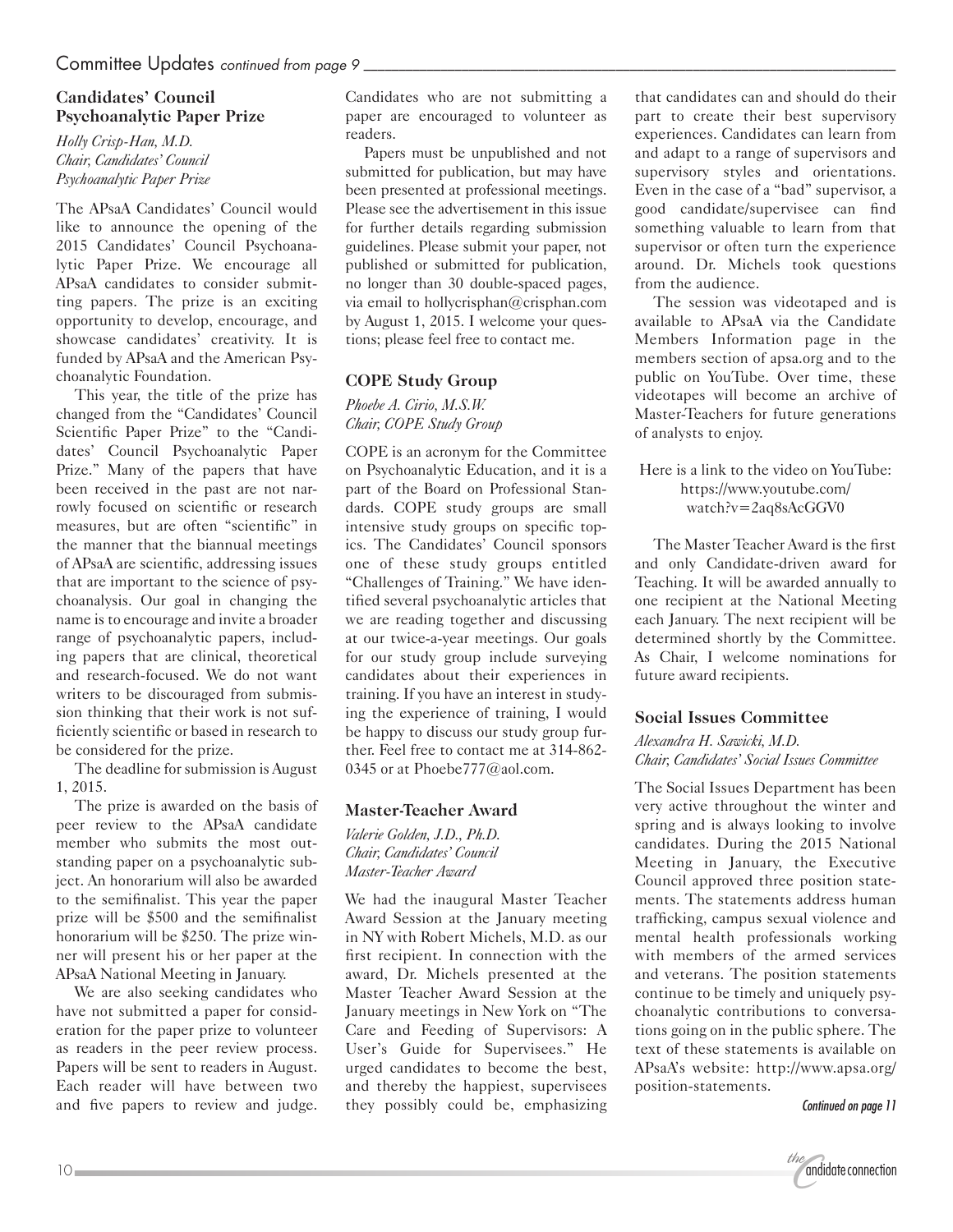#### Committee Updates *continued from page 10*

In April, the Committee on the Status of Women & Girls and Weill Cornell Medical College co-hosted APsaA's first webinar. This psychoanalyticallyinformed live conference and simultaneous webinar was offered to train health care professionals to identify, treat and advocate for survivors of the particular trauma of human trafficking.

The Committee on Advocacy Relations and the Committee on Gender and Sexuality continue to bring attention to legislation protecting the health of lesbian, gay, bisexual, and transgender (LGBT) youth from harmful and ineffective

efforts to change sexual orientation (also referred to as conversion or reparative therapy). Ending such therapy is a priority for major healthcare organizations in the UK, including the National Health Service, and the Obama administration also recently supported eliminating such therapy to protect the health and safety of America's youth. APsaA has a position statement on attempts to change sexual orientation, gender identity, or gender expression that has been an important reference point for individuals, media, and other professional organizations. It can be reviewed on apsa.org.

Finally, candidates with an interest in the intersection of psychoanalysis and social issues who are attending the 104th Annual Meeting this June may be particularly interested in the Saturday program "Clinical Studies in Community Psychoanalysis" for people involved in community mental health, and the Committee on Gender and Sexuality's workshop "Treating Trans\* People." Candidates who are interested in learning more about the work of the Candidates' Social Issues Committee should contact me for more information at alexandra.sawicki@ gmail.com. ❖

## **INSTITUTE NEWS AND UPDATES**

#### **The William Alanson White Institute of Psychiatry, Psychoanalysis and Psychology**

#### *Rande Brown, L.M.S.W.*

The William Alanson White Institute of Psychiatry, Psychoanalysis and Psychology has distinguished itself as a respected psychoanalytic training and treatment center for more than sixty-five years. Our faculty and nearly three hundred active graduates continue to make major contributions to the professional literature and to assume significant leadership roles in academic and clinical training settings.

Our founders, including Harry Stack Sullivan, Erich Fromm, Frieda Fromm-Reichmann, and Clara Thompson, were early pioneers of our "interpersonal" psychoanalytic perspective, underscoring the significance of relationships with other people and the role of social and cultural forces in personality development. We believe in the power of human relationships to harm and to heal, and that psychoanalysis and psychotherapy require the personal participation of the analyst in the treatment process. The significant contributions of Sigmund Freud to the understanding of human behavior and the vital pre- and post-Freudian developments of the study of personality find a place within the framework of our philosophy.

*The William Alanson White Institute of Psychiatry, Psychoanalysis and Psychology has distinguished itself as a respected psychoanalytic training and treatment center for more than sixty-five years.*

The Harry Stack Sullivan Society is the candidates' organization of the adult psychoanalytic training program. The Sullivan Society sponsors conferences, social events, an annual Colloquium speaker, and represents the candidates' interests to the Executive Committee, the Curriculum Committee, the White Society, and the Council of Fellows. There are currently 40 full-time candidates at the White, many of whom participate in ancillary professional activities, such as contributing to the Institute's journal *Contemporary Psychoanalysis* and its popular blog "Contemporary Psychoanalysis in Action" (https:// www.psychologytoday.com/blog/ contemporary-psychoanalysis-in-action).

An upcoming event is a book party and signing in honor of two candidates who have recently published books: Michelle Anne Stephens, Ph.D., author of "Skin Acts: Race, Psychoanalysis, and the Black Male Performer," and Philip Rosenbaum, Ph.D., editor of "Making Our Ideas Clear: Pragmatism in Psychoanalysis," which includes contributions from current and recent candidates Cory Chen, Ph.D., Rhona Kaplan, L.C.S.W., and Katharina Rothe, Ph.D.

As President of the Sullivan Society, I wish to express how very pleased we are to have recently joined APsaA and look forward to a long and mutually-enriching association.

# **San Francisco Center for Psychoanalysis**

*Kirsten Beuthin, M.S., L.M.F.T.*

The San Francisco Center for Psychoanalysis continues to offer a thriving Adult and Child/Adolescent Analytic Training Program, in addition to many Community Education and Outreach opportunities. Our successful two-year Psychoanalytic Psychotherapy training program, in two geographic areas, continues to be well-attended. We currently have 44 Candidates in analytic training, with eight set to graduate this spring.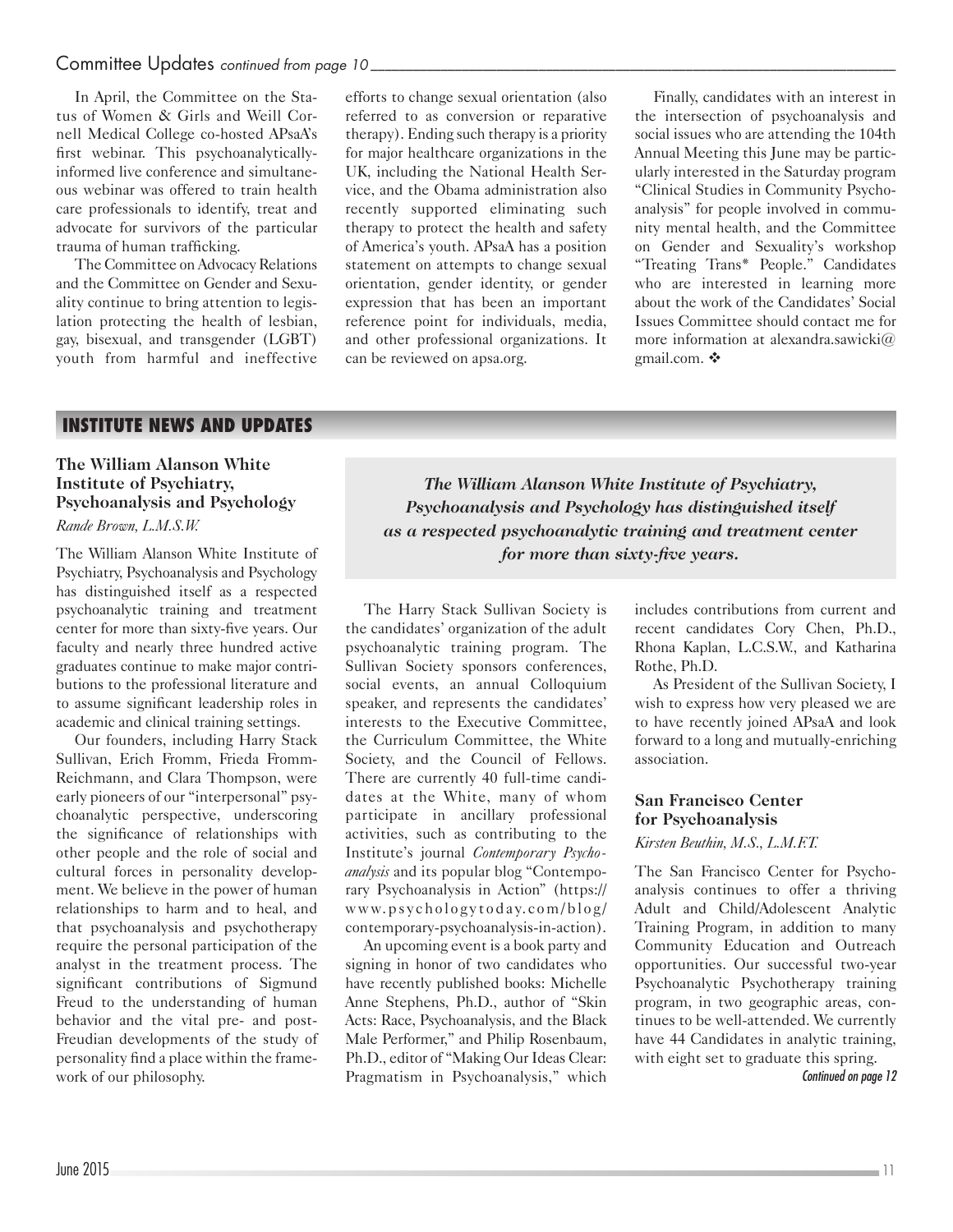Recent goals of our Candidates' Association have been to strengthen the general community and to integrate with administration in order to facilitate communication during the training experience. With this in mind, our Candidates' Association has two co-chairs from different training years, and each representative is a voting member who sits either on the Center's Board of Trustees or on the Psychoanalytic Education Division to ensure that Candidates voices are heard and that there is feedback both ways. It has also become a tradition for second-years to throw a party for incoming first-years to welcome them into the training community.

This year we are delighted to have APsaA's 104th Annual Meeting scheduled here in San Francisco and look forward to hosting the Candidate Soiree event for those attending the meeting. We are also scheduled to host a Visiting Candidate from Brazil through the IPSO Visiting Candidate Program in May. The Training Division is in the early stages of exploring and possibly launching pilot programs for two new training components. The Case Study Group component is looking at additional forums for Candidates to gain experience in presenting case material outside of supervision and case conference, in order to aid in preparation for teaching and the pursuit of certification. The Group Process component is looking to include group process dynamics in training to enhance 'working groups' participation.

## **Center for Psychoanalytic Studies**

*Barbara Mosbacher, Ph.D.*

There are several significant developments at the Center for Psychoanalytic Studies (CFPS) in recent months:

CFPS formed a task force to discuss the possibility of developing an expanded Psychoanalytic Center. In February, 2015, CFPS, the Houston Psychoanalytic Society (HPS) and the Alumni organization of CFPS began monthly meetings to explore combining their organizations under one umbrella. The primary mission of CFPS is to provide

training for people who are interested in psychoanalysis and psychodynamic psychotherapy. HPS is an organization whose primary mission is that of community outreach for the purposes of educating and discussing topics relevant to psychoanalysis through monthly lectures. The CFPS Alumni Organization is a group devoted to providing an intellectual and networking "home" for graduates of CFPS training programs. The mission of the Task Force is to consider the possibility of our three groups merging to form a single entity with one governing body and multiple divisions. This could be a very exciting development for psychoanalysis in Houston, Galveston, Austin, and San Antonio. The task force meetings are oriented around exploring and discussing potential positive and negative aspects of becoming a united center. Dr. Harriet Wolfe joined the task force via videoconference to discuss how the San Francisco Center for Psychoanalysis managed their transition to a center model. Dr. Peter Armstrong from the Oregon Psychoanalytic Center also consulted to our task force on issues related to Portland's experience creating a center. The task force will continue information gathering with an upcoming meeting with leaders from the Dallas Center for Psychoanalysis.

CFPS will hold an open house in May to begin recruiting Candidates and Psychotherapy Trainees (Fellows) for classes beginning in the fall of 2016. Dr. Karen Strupp will be presenting a talk entitled "Psychoanalytic Lessons I Learned from My First Eating Disorder Patients."

The first group of Psychotherapy Fellows who did all their training in Austin with Austin-based faculty will graduate next month. Seven Fellows have completed the two-year program. CFPS currently has a class of Houston-based Psychotherapy Fellows who are in their first year of training.

Dr. Donnel B. Stern from the William Alanson White Institute of Psychiatry, Psychoanalysis & Psychology visited CFPS this February, 2015 as our Visiting Teacher. Dr. Stern collaborated with an advanced candidate and commented on her case material in a thoughtful, instructive and helpful manner. Dr. Stern also generously shared a moving and extremely informative commentary with the trainees from CFPS, elaborating on the historic and conceptual basis of the interpersonal or relational perspective, which is the prevailing theoretical framework of the William Alanson White Institute.

CFPS also invited Dr. Joseph Dodds, a candidate from Prague, to deliver a lecture entitled "Feeling the Heat…What is Ecopsychoanalysis? Psychoanalysis and Climate Change in the Three Ecologies." Dr. Dodds' talk on ecopsychoanalysis was a scholarly and interdisciplinary application of psychoanalysis. In his masterful integration of science, mathematics and psychoanalysis, he focused on climate change, ecology and psychoanalytic ways of understanding human reaction to climate change and other devastating ecological events of global significance, now generally understood as being generated by human behavior. Some CFPS members expressed an interest in developing an ongoing dialogue with Dr. Dodds regarding these highly significant and urgent concerns and the role psychoanalysis can play in understanding and overcoming resistance, denial, guilt, despair and helplessness regarding global environmental change and the potential for worsening environmental disaster or collapse.

# **Michigan Psychoanalytic Institute** *Alex Barends, Ph.D.*

Three new candidates and four graduating candidates (including two who are graduating from the joint child and adult programs) began and will soon end our educational year. Of our current total of 37 candidates, 23 are actively taking classes as part of the four-year curriculum. Five are advanced candidates, three are early admission, and six are graduate analysts who have returned from or continued into child training. Six of our 37 are academic candidates. Eight of our 23 class-taking candidates are part-time.